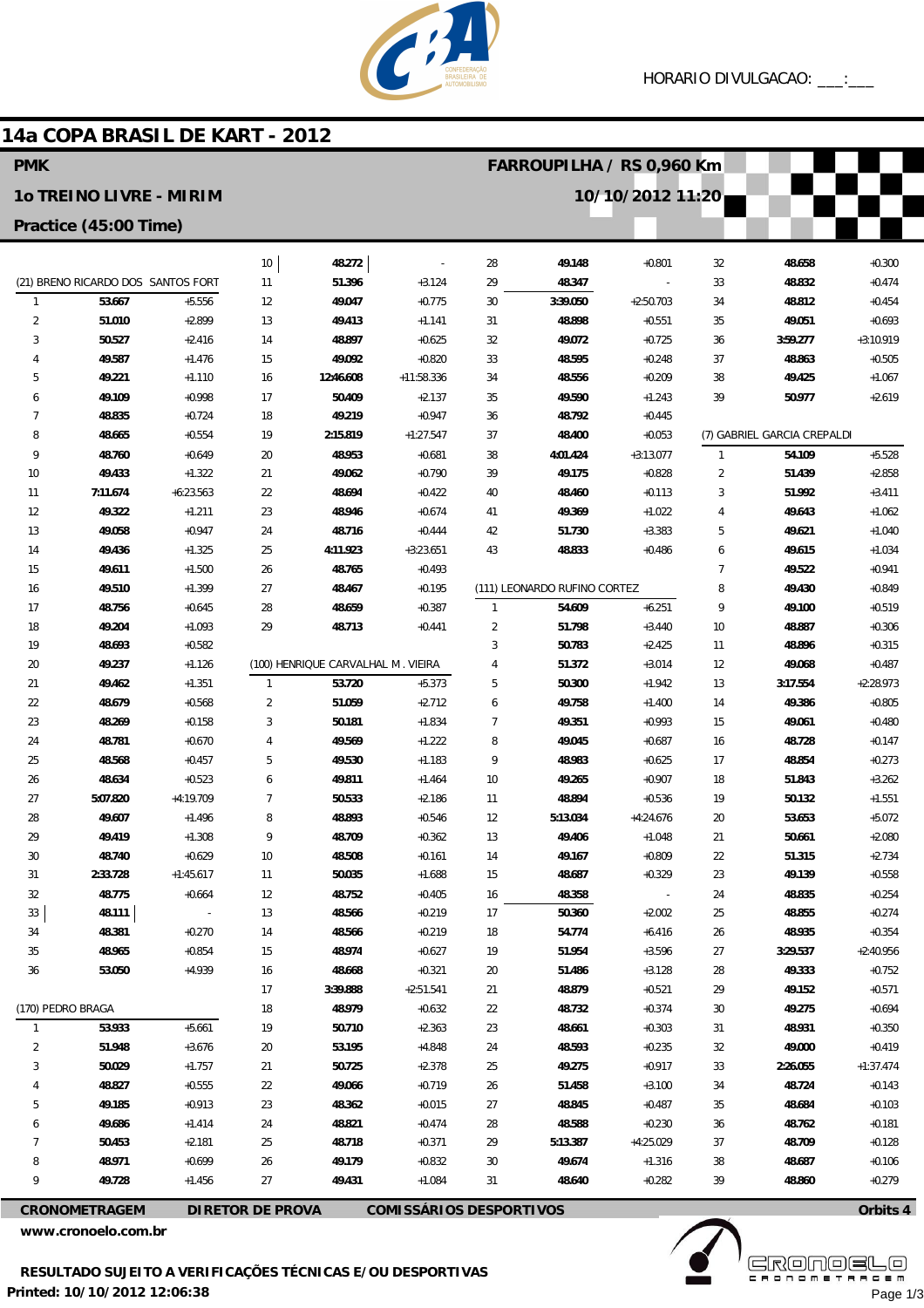

# 14a COPA BRASIL DE KART - 2012

| 10/10/2012 11:20<br>10 TREINO LIVRE - MIRIM<br>Practice (45:00 Time)<br>40<br>48.809<br>$+0.228$<br>49.784<br>$+0.855$<br>49.960<br>$+0.985$<br>27<br>51.806<br>$+2.413$<br>12<br>18<br>48.581<br>51.061<br>$+2.132$<br>52.070<br>$+3.095$<br>50.012<br>$+0.619$<br>41<br>13<br>19<br>28<br>48.881<br>$+0.300$<br>49.453<br>$+0.524$<br>$+2.570$<br>29<br>49.393<br>42<br>14<br>20<br>51.545<br>43<br>48.739<br>$+0.158$<br>49.755<br>$+0.826$<br>51.781<br>$+2.806$<br>30<br>49.740<br>$+0.347$<br>15<br>21<br>$+0.254$<br>49.802<br>$+0.873$<br>$+0.180$<br>44<br>48.835<br>16<br>22<br>9:03.676<br>$+8:14.701$<br>31<br>49.573<br>$+0.174$<br>45<br>48.804<br>$+0.223$<br>17<br>49.836<br>$+0.907$<br>23<br>50.710<br>$+1.735$<br>32<br>49.567<br>18<br>50.096<br>$+1.167$<br>24<br>50.137<br>$+1.162$<br>33<br>50.685<br>$+1.292$<br>19<br>52.018<br>(77) JO70 VITOR GOULART BARCELOS D/<br>$+3.089$<br>25<br>49.870<br>$+0.895$<br>34<br>51.071<br>$+1.678$<br>54.398<br>$+5.629$<br>20<br>$+2.593$<br>$+0.853$<br>$+2:01.524$<br>51.522<br>26<br>49.828<br>35<br>2:50.917<br>$\mathbf{1}$<br>$\overline{2}$<br>52.243<br>21<br>27<br>$+0.572$<br>$+3.474$<br>51.107<br>$+2.178$<br>49.547<br>36<br>1:01.083<br>$+11.690$<br>3<br>37<br>50.840<br>$+2.071$<br>22<br>3:42.355<br>$+2:53.426$<br>28<br>2:37.112<br>$+1:48.137$<br>49.661<br>$+0.268$<br>23<br>49.696<br>50.520<br>$+1.751$<br>$+0.767$<br>29<br>49.147<br>$+0.172$<br>$\overline{4}$<br>5<br>24<br>30<br>48.975<br>(9) NICHOLAS CODICASA MONTEIRO<br>50.114<br>$+1.345$<br>49.722<br>$+0.793$<br>$\overline{\phantom{a}}$<br>49.760<br>$+0.991$<br>25<br>49.470<br>$+0.198$<br>59.259<br>$+9.010$<br>$+0.541$<br>31<br>49.173<br>$\overline{1}$<br>6<br>26<br>$+5.272$<br>7<br>49.622<br>$+0.853$<br>49.485<br>$+0.556$<br>32<br>49.442<br>$+0.467$<br>$\overline{2}$<br>55.521<br>$+0.655$<br>27<br>$+0.052$<br>$+3:00.130$<br>8<br>49.424<br>49.098<br>$+0.169$<br>33<br>49.027<br>3<br>3:50.379<br>28<br>$+0.014$<br>$+2.952$<br>9<br>49.899<br>$+1.130$<br>2:47.458<br>+1:58.529<br>34<br>48.989<br>4<br>53.201<br>49.745<br>$+0.976$<br>29<br>49.346<br>49.419<br>$+0.444$<br>$+6.868$<br>10<br>$+0.417$<br>35<br>5<br>57.117<br>49.523<br>$+0.754$<br>30<br>49.326<br>$+0.397$<br>49.052<br>$+0.077$<br>53.082<br>$+2.833$<br>11<br>36<br>6<br>49.858<br>$+1.089$<br>31<br>49.201<br>$+0.272$<br>50.059<br>$+1.084$<br>53.302<br>$+3.053$<br>12<br>37<br>7<br>32<br>49.258<br>$+0.329$<br>$+0.359$<br>8<br>$+0.939$<br>13<br>49.630<br>$+0.861$<br>38<br>49.334<br>51.188<br>49.416<br>9<br>14<br>6:36.443<br>$+5:47.674$<br>33<br>$+0.487$<br>51.900<br>$+1.651$<br>50.124<br>3:43.866<br>(33) ISABELLE TORRES<br>$+1.624$<br>15<br>$+1.355$<br>34<br>$+2:54.937$<br>10<br>51.873<br>49.929<br>$+1.160$<br>35<br>50.260<br>$+1.331$<br>55.430<br>$+6.037$<br>$+1.419$<br>16<br>11<br>51.668<br>1<br>49.596<br>$+0.827$<br>50.148<br>$+3.752$<br>$+2.298$<br>17<br>36<br>$+1.219$<br>2<br>53.145<br>12<br>52.547<br>$+1:26.387$<br>37<br>49.552<br>3:26.464<br>$+2:37.071$<br>$+3:18.142$<br>18<br>2:15.156<br>$+0.623$<br>3<br>13<br>4:08.391<br>50.066<br>$+1.297$<br>38<br>50.315<br>51.499<br>$+2.106$<br>52.039<br>$+1.790$<br>19<br>$+1.386$<br>4<br>14<br>39<br>20<br>49.214<br>$+0.445$<br>49.487<br>$+0.558$<br>5<br>50.519<br>$+1.126$<br>15<br>51.335<br>$+1.086$<br>48.929<br>21<br>49.587<br>40<br>$+1.374$<br>$+0.912$<br>$+0.818$<br>6<br>50.767<br>16<br>51.161<br>41<br>49.234<br>$+0.305$<br>$\overline{7}$<br>22<br>49.483<br>$+0.714$<br>50.910<br>$+1.517$<br>17<br>$+4.916$<br>55.165<br>8<br>23<br>49.096<br>$+0.327$<br>49.952<br>$+0.559$<br>18<br>52.004<br>$+1.755$<br>49.075<br>$+0.306$<br>$+0.942$<br>19<br>24<br>(78) GABRIEL GOMEZ<br>50.335<br>51.150<br>$+0.901$<br>9<br>$+6.270$<br>25<br>48.769<br>55.245<br>10<br>3:08.582<br>$+2:19.189$<br>20<br>50.249<br>$\mathbf{1}$<br>26<br>48.982<br>$+0.213$<br>52.909<br>$+3.934$<br>51.245<br>$+1.852$<br>51.520<br>$+1.271$<br>2<br>11<br>21<br>27<br>49.044<br>$+0.275$<br>51.925<br>$+2.950$<br>50.670<br>$+1.277$<br>22<br>$+1.006$<br>3<br>12<br>51.255<br>48.970<br>$+0.201$<br>50.888<br>$+0.760$<br>$+3:21.459$<br>28<br>$+1.913$<br>13<br>50.153<br>23<br>4:11.708<br>4<br>$+2.156$<br>5<br>50.631<br>$+1.656$<br>14<br>51.549<br>24<br>51.327<br>$+1.078$<br>(5) PEDRO HENRIQUE NUNES AIZZA<br>50.252<br>$+1.277$<br>50.782<br>$+1.389$<br>25<br>51.599<br>$+1.350$<br>15<br>6<br>57.319<br>$+8.390$<br>49.771<br>$+0.796$<br>49.925<br>$+0.532$<br>$+0.325$<br>$\mathbf{1}$<br>7<br>16<br>26<br>50.574<br>52.564<br>$+3.635$<br>49.631<br>$+0.656$<br>50.291<br>$+0.898$<br>$+0.680$<br>2<br>8<br>17<br>27<br>50.929<br>50.785<br>$+1.856$<br>50.462<br>$+1.487$<br>50.589<br>$+1.196$<br>50.697<br>$+0.448$<br>3<br>9<br>18<br>28<br>50.508<br>$+1.579$<br>51.886<br>$+2.911$<br>3:53.258<br>$+3:03.865$<br>29<br>50.960<br>$+0.711$<br>10<br>19<br>49.713<br>$+0.784$<br>53.215<br>$+4.240$<br>50.307<br>$+0.914$<br>30<br>3:07.568<br>$+2:17.319$<br>5<br>11<br>20<br>49.016<br>$+0.087$<br>12<br>51.470<br>$+2.495$<br>49.943<br>$+0.550$<br>52.185<br>$+1.936$<br>21<br>31<br>6<br>49.200<br>$+0.271$<br>$+0.819$<br>51.041<br>$+0.792$<br>13<br>3:26.122<br>$+2:37.147$<br>22<br>50.212<br>32<br>7<br>49.857<br>$+0.928$<br>50.204<br>$+0.141$<br>14<br>$+1.229$<br>23<br>50.348<br>$+0.955$<br>33<br>50.390<br>8<br>49.496<br>50.052<br>$+0.710$<br>$+0.253$<br>9<br>$+0.567$<br>15<br>$+1.077$<br>24<br>50.103<br>34<br>50.502<br>49.192<br>$+0.263$<br>49.591<br>35<br>$+0.997$<br>10<br>16<br>$+0.616$<br>25<br>3:12.456<br>$+2:23.063$<br>51.246<br>3:14.874<br>$+2:25.945$<br>17<br>50.113<br>$+1.138$<br>26<br>52.011<br>$+2.618$<br>36<br>50.994<br>$+0.745$<br>11<br><b>COMISSÁRIOS DESPORTIVOS</b><br>Orbits 4<br><b>CRONOMETRAGEM</b><br><b>DIRETOR DE PROVA</b> | <b>PMK</b> |  |  |  |  |  | FARROUPILHA / RS 0,960 Km |  |  |  |  |  |
|-------------------------------------------------------------------------------------------------------------------------------------------------------------------------------------------------------------------------------------------------------------------------------------------------------------------------------------------------------------------------------------------------------------------------------------------------------------------------------------------------------------------------------------------------------------------------------------------------------------------------------------------------------------------------------------------------------------------------------------------------------------------------------------------------------------------------------------------------------------------------------------------------------------------------------------------------------------------------------------------------------------------------------------------------------------------------------------------------------------------------------------------------------------------------------------------------------------------------------------------------------------------------------------------------------------------------------------------------------------------------------------------------------------------------------------------------------------------------------------------------------------------------------------------------------------------------------------------------------------------------------------------------------------------------------------------------------------------------------------------------------------------------------------------------------------------------------------------------------------------------------------------------------------------------------------------------------------------------------------------------------------------------------------------------------------------------------------------------------------------------------------------------------------------------------------------------------------------------------------------------------------------------------------------------------------------------------------------------------------------------------------------------------------------------------------------------------------------------------------------------------------------------------------------------------------------------------------------------------------------------------------------------------------------------------------------------------------------------------------------------------------------------------------------------------------------------------------------------------------------------------------------------------------------------------------------------------------------------------------------------------------------------------------------------------------------------------------------------------------------------------------------------------------------------------------------------------------------------------------------------------------------------------------------------------------------------------------------------------------------------------------------------------------------------------------------------------------------------------------------------------------------------------------------------------------------------------------------------------------------------------------------------------------------------------------------------------------------------------------------------------------------------------------------------------------------------------------------------------------------------------------------------------------------------------------------------------------------------------------------------------------------------------------------------------------------------------------------------------------------------------------------------------------------------------------------------------------------------------------------------------------------------------------------------------------------------------------------------------------------------------------------------------------------------------------------------------------------------------------------------------------------------------------------------------------------------------------------------------------------------------------------------------------------------------------------------------------------------------------------------------------------------------------------------------------------------------------------------------------------------------------------------------------------------------------------------------------------------------------------------------------------------------------------------------------------------------------------------------------------------------------------------------------------------------------------------------------------------------------------------------------------------------------------------------------------------------------------------------------------------------------------------------------------------------------------------------------------------------------------------------------------------------------------------------------------------------------------------------------------------------------------------------------------------------------------------------------------------------------------------------------------------------------------------------------------------------------------------------|------------|--|--|--|--|--|---------------------------|--|--|--|--|--|
|                                                                                                                                                                                                                                                                                                                                                                                                                                                                                                                                                                                                                                                                                                                                                                                                                                                                                                                                                                                                                                                                                                                                                                                                                                                                                                                                                                                                                                                                                                                                                                                                                                                                                                                                                                                                                                                                                                                                                                                                                                                                                                                                                                                                                                                                                                                                                                                                                                                                                                                                                                                                                                                                                                                                                                                                                                                                                                                                                                                                                                                                                                                                                                                                                                                                                                                                                                                                                                                                                                                                                                                                                                                                                                                                                                                                                                                                                                                                                                                                                                                                                                                                                                                                                                                                                                                                                                                                                                                                                                                                                                                                                                                                                                                                                                                                                                                                                                                                                                                                                                                                                                                                                                                                                                                                                                                                                                                                                                                                                                                                                                                                                                                                                                                                                                                                                                                       |            |  |  |  |  |  |                           |  |  |  |  |  |
|                                                                                                                                                                                                                                                                                                                                                                                                                                                                                                                                                                                                                                                                                                                                                                                                                                                                                                                                                                                                                                                                                                                                                                                                                                                                                                                                                                                                                                                                                                                                                                                                                                                                                                                                                                                                                                                                                                                                                                                                                                                                                                                                                                                                                                                                                                                                                                                                                                                                                                                                                                                                                                                                                                                                                                                                                                                                                                                                                                                                                                                                                                                                                                                                                                                                                                                                                                                                                                                                                                                                                                                                                                                                                                                                                                                                                                                                                                                                                                                                                                                                                                                                                                                                                                                                                                                                                                                                                                                                                                                                                                                                                                                                                                                                                                                                                                                                                                                                                                                                                                                                                                                                                                                                                                                                                                                                                                                                                                                                                                                                                                                                                                                                                                                                                                                                                                                       |            |  |  |  |  |  |                           |  |  |  |  |  |
|                                                                                                                                                                                                                                                                                                                                                                                                                                                                                                                                                                                                                                                                                                                                                                                                                                                                                                                                                                                                                                                                                                                                                                                                                                                                                                                                                                                                                                                                                                                                                                                                                                                                                                                                                                                                                                                                                                                                                                                                                                                                                                                                                                                                                                                                                                                                                                                                                                                                                                                                                                                                                                                                                                                                                                                                                                                                                                                                                                                                                                                                                                                                                                                                                                                                                                                                                                                                                                                                                                                                                                                                                                                                                                                                                                                                                                                                                                                                                                                                                                                                                                                                                                                                                                                                                                                                                                                                                                                                                                                                                                                                                                                                                                                                                                                                                                                                                                                                                                                                                                                                                                                                                                                                                                                                                                                                                                                                                                                                                                                                                                                                                                                                                                                                                                                                                                                       |            |  |  |  |  |  |                           |  |  |  |  |  |
|                                                                                                                                                                                                                                                                                                                                                                                                                                                                                                                                                                                                                                                                                                                                                                                                                                                                                                                                                                                                                                                                                                                                                                                                                                                                                                                                                                                                                                                                                                                                                                                                                                                                                                                                                                                                                                                                                                                                                                                                                                                                                                                                                                                                                                                                                                                                                                                                                                                                                                                                                                                                                                                                                                                                                                                                                                                                                                                                                                                                                                                                                                                                                                                                                                                                                                                                                                                                                                                                                                                                                                                                                                                                                                                                                                                                                                                                                                                                                                                                                                                                                                                                                                                                                                                                                                                                                                                                                                                                                                                                                                                                                                                                                                                                                                                                                                                                                                                                                                                                                                                                                                                                                                                                                                                                                                                                                                                                                                                                                                                                                                                                                                                                                                                                                                                                                                                       |            |  |  |  |  |  |                           |  |  |  |  |  |
|                                                                                                                                                                                                                                                                                                                                                                                                                                                                                                                                                                                                                                                                                                                                                                                                                                                                                                                                                                                                                                                                                                                                                                                                                                                                                                                                                                                                                                                                                                                                                                                                                                                                                                                                                                                                                                                                                                                                                                                                                                                                                                                                                                                                                                                                                                                                                                                                                                                                                                                                                                                                                                                                                                                                                                                                                                                                                                                                                                                                                                                                                                                                                                                                                                                                                                                                                                                                                                                                                                                                                                                                                                                                                                                                                                                                                                                                                                                                                                                                                                                                                                                                                                                                                                                                                                                                                                                                                                                                                                                                                                                                                                                                                                                                                                                                                                                                                                                                                                                                                                                                                                                                                                                                                                                                                                                                                                                                                                                                                                                                                                                                                                                                                                                                                                                                                                                       |            |  |  |  |  |  |                           |  |  |  |  |  |
|                                                                                                                                                                                                                                                                                                                                                                                                                                                                                                                                                                                                                                                                                                                                                                                                                                                                                                                                                                                                                                                                                                                                                                                                                                                                                                                                                                                                                                                                                                                                                                                                                                                                                                                                                                                                                                                                                                                                                                                                                                                                                                                                                                                                                                                                                                                                                                                                                                                                                                                                                                                                                                                                                                                                                                                                                                                                                                                                                                                                                                                                                                                                                                                                                                                                                                                                                                                                                                                                                                                                                                                                                                                                                                                                                                                                                                                                                                                                                                                                                                                                                                                                                                                                                                                                                                                                                                                                                                                                                                                                                                                                                                                                                                                                                                                                                                                                                                                                                                                                                                                                                                                                                                                                                                                                                                                                                                                                                                                                                                                                                                                                                                                                                                                                                                                                                                                       |            |  |  |  |  |  |                           |  |  |  |  |  |
|                                                                                                                                                                                                                                                                                                                                                                                                                                                                                                                                                                                                                                                                                                                                                                                                                                                                                                                                                                                                                                                                                                                                                                                                                                                                                                                                                                                                                                                                                                                                                                                                                                                                                                                                                                                                                                                                                                                                                                                                                                                                                                                                                                                                                                                                                                                                                                                                                                                                                                                                                                                                                                                                                                                                                                                                                                                                                                                                                                                                                                                                                                                                                                                                                                                                                                                                                                                                                                                                                                                                                                                                                                                                                                                                                                                                                                                                                                                                                                                                                                                                                                                                                                                                                                                                                                                                                                                                                                                                                                                                                                                                                                                                                                                                                                                                                                                                                                                                                                                                                                                                                                                                                                                                                                                                                                                                                                                                                                                                                                                                                                                                                                                                                                                                                                                                                                                       |            |  |  |  |  |  |                           |  |  |  |  |  |
|                                                                                                                                                                                                                                                                                                                                                                                                                                                                                                                                                                                                                                                                                                                                                                                                                                                                                                                                                                                                                                                                                                                                                                                                                                                                                                                                                                                                                                                                                                                                                                                                                                                                                                                                                                                                                                                                                                                                                                                                                                                                                                                                                                                                                                                                                                                                                                                                                                                                                                                                                                                                                                                                                                                                                                                                                                                                                                                                                                                                                                                                                                                                                                                                                                                                                                                                                                                                                                                                                                                                                                                                                                                                                                                                                                                                                                                                                                                                                                                                                                                                                                                                                                                                                                                                                                                                                                                                                                                                                                                                                                                                                                                                                                                                                                                                                                                                                                                                                                                                                                                                                                                                                                                                                                                                                                                                                                                                                                                                                                                                                                                                                                                                                                                                                                                                                                                       |            |  |  |  |  |  |                           |  |  |  |  |  |
|                                                                                                                                                                                                                                                                                                                                                                                                                                                                                                                                                                                                                                                                                                                                                                                                                                                                                                                                                                                                                                                                                                                                                                                                                                                                                                                                                                                                                                                                                                                                                                                                                                                                                                                                                                                                                                                                                                                                                                                                                                                                                                                                                                                                                                                                                                                                                                                                                                                                                                                                                                                                                                                                                                                                                                                                                                                                                                                                                                                                                                                                                                                                                                                                                                                                                                                                                                                                                                                                                                                                                                                                                                                                                                                                                                                                                                                                                                                                                                                                                                                                                                                                                                                                                                                                                                                                                                                                                                                                                                                                                                                                                                                                                                                                                                                                                                                                                                                                                                                                                                                                                                                                                                                                                                                                                                                                                                                                                                                                                                                                                                                                                                                                                                                                                                                                                                                       |            |  |  |  |  |  |                           |  |  |  |  |  |
|                                                                                                                                                                                                                                                                                                                                                                                                                                                                                                                                                                                                                                                                                                                                                                                                                                                                                                                                                                                                                                                                                                                                                                                                                                                                                                                                                                                                                                                                                                                                                                                                                                                                                                                                                                                                                                                                                                                                                                                                                                                                                                                                                                                                                                                                                                                                                                                                                                                                                                                                                                                                                                                                                                                                                                                                                                                                                                                                                                                                                                                                                                                                                                                                                                                                                                                                                                                                                                                                                                                                                                                                                                                                                                                                                                                                                                                                                                                                                                                                                                                                                                                                                                                                                                                                                                                                                                                                                                                                                                                                                                                                                                                                                                                                                                                                                                                                                                                                                                                                                                                                                                                                                                                                                                                                                                                                                                                                                                                                                                                                                                                                                                                                                                                                                                                                                                                       |            |  |  |  |  |  |                           |  |  |  |  |  |
|                                                                                                                                                                                                                                                                                                                                                                                                                                                                                                                                                                                                                                                                                                                                                                                                                                                                                                                                                                                                                                                                                                                                                                                                                                                                                                                                                                                                                                                                                                                                                                                                                                                                                                                                                                                                                                                                                                                                                                                                                                                                                                                                                                                                                                                                                                                                                                                                                                                                                                                                                                                                                                                                                                                                                                                                                                                                                                                                                                                                                                                                                                                                                                                                                                                                                                                                                                                                                                                                                                                                                                                                                                                                                                                                                                                                                                                                                                                                                                                                                                                                                                                                                                                                                                                                                                                                                                                                                                                                                                                                                                                                                                                                                                                                                                                                                                                                                                                                                                                                                                                                                                                                                                                                                                                                                                                                                                                                                                                                                                                                                                                                                                                                                                                                                                                                                                                       |            |  |  |  |  |  |                           |  |  |  |  |  |
|                                                                                                                                                                                                                                                                                                                                                                                                                                                                                                                                                                                                                                                                                                                                                                                                                                                                                                                                                                                                                                                                                                                                                                                                                                                                                                                                                                                                                                                                                                                                                                                                                                                                                                                                                                                                                                                                                                                                                                                                                                                                                                                                                                                                                                                                                                                                                                                                                                                                                                                                                                                                                                                                                                                                                                                                                                                                                                                                                                                                                                                                                                                                                                                                                                                                                                                                                                                                                                                                                                                                                                                                                                                                                                                                                                                                                                                                                                                                                                                                                                                                                                                                                                                                                                                                                                                                                                                                                                                                                                                                                                                                                                                                                                                                                                                                                                                                                                                                                                                                                                                                                                                                                                                                                                                                                                                                                                                                                                                                                                                                                                                                                                                                                                                                                                                                                                                       |            |  |  |  |  |  |                           |  |  |  |  |  |
|                                                                                                                                                                                                                                                                                                                                                                                                                                                                                                                                                                                                                                                                                                                                                                                                                                                                                                                                                                                                                                                                                                                                                                                                                                                                                                                                                                                                                                                                                                                                                                                                                                                                                                                                                                                                                                                                                                                                                                                                                                                                                                                                                                                                                                                                                                                                                                                                                                                                                                                                                                                                                                                                                                                                                                                                                                                                                                                                                                                                                                                                                                                                                                                                                                                                                                                                                                                                                                                                                                                                                                                                                                                                                                                                                                                                                                                                                                                                                                                                                                                                                                                                                                                                                                                                                                                                                                                                                                                                                                                                                                                                                                                                                                                                                                                                                                                                                                                                                                                                                                                                                                                                                                                                                                                                                                                                                                                                                                                                                                                                                                                                                                                                                                                                                                                                                                                       |            |  |  |  |  |  |                           |  |  |  |  |  |
|                                                                                                                                                                                                                                                                                                                                                                                                                                                                                                                                                                                                                                                                                                                                                                                                                                                                                                                                                                                                                                                                                                                                                                                                                                                                                                                                                                                                                                                                                                                                                                                                                                                                                                                                                                                                                                                                                                                                                                                                                                                                                                                                                                                                                                                                                                                                                                                                                                                                                                                                                                                                                                                                                                                                                                                                                                                                                                                                                                                                                                                                                                                                                                                                                                                                                                                                                                                                                                                                                                                                                                                                                                                                                                                                                                                                                                                                                                                                                                                                                                                                                                                                                                                                                                                                                                                                                                                                                                                                                                                                                                                                                                                                                                                                                                                                                                                                                                                                                                                                                                                                                                                                                                                                                                                                                                                                                                                                                                                                                                                                                                                                                                                                                                                                                                                                                                                       |            |  |  |  |  |  |                           |  |  |  |  |  |
|                                                                                                                                                                                                                                                                                                                                                                                                                                                                                                                                                                                                                                                                                                                                                                                                                                                                                                                                                                                                                                                                                                                                                                                                                                                                                                                                                                                                                                                                                                                                                                                                                                                                                                                                                                                                                                                                                                                                                                                                                                                                                                                                                                                                                                                                                                                                                                                                                                                                                                                                                                                                                                                                                                                                                                                                                                                                                                                                                                                                                                                                                                                                                                                                                                                                                                                                                                                                                                                                                                                                                                                                                                                                                                                                                                                                                                                                                                                                                                                                                                                                                                                                                                                                                                                                                                                                                                                                                                                                                                                                                                                                                                                                                                                                                                                                                                                                                                                                                                                                                                                                                                                                                                                                                                                                                                                                                                                                                                                                                                                                                                                                                                                                                                                                                                                                                                                       |            |  |  |  |  |  |                           |  |  |  |  |  |
|                                                                                                                                                                                                                                                                                                                                                                                                                                                                                                                                                                                                                                                                                                                                                                                                                                                                                                                                                                                                                                                                                                                                                                                                                                                                                                                                                                                                                                                                                                                                                                                                                                                                                                                                                                                                                                                                                                                                                                                                                                                                                                                                                                                                                                                                                                                                                                                                                                                                                                                                                                                                                                                                                                                                                                                                                                                                                                                                                                                                                                                                                                                                                                                                                                                                                                                                                                                                                                                                                                                                                                                                                                                                                                                                                                                                                                                                                                                                                                                                                                                                                                                                                                                                                                                                                                                                                                                                                                                                                                                                                                                                                                                                                                                                                                                                                                                                                                                                                                                                                                                                                                                                                                                                                                                                                                                                                                                                                                                                                                                                                                                                                                                                                                                                                                                                                                                       |            |  |  |  |  |  |                           |  |  |  |  |  |
|                                                                                                                                                                                                                                                                                                                                                                                                                                                                                                                                                                                                                                                                                                                                                                                                                                                                                                                                                                                                                                                                                                                                                                                                                                                                                                                                                                                                                                                                                                                                                                                                                                                                                                                                                                                                                                                                                                                                                                                                                                                                                                                                                                                                                                                                                                                                                                                                                                                                                                                                                                                                                                                                                                                                                                                                                                                                                                                                                                                                                                                                                                                                                                                                                                                                                                                                                                                                                                                                                                                                                                                                                                                                                                                                                                                                                                                                                                                                                                                                                                                                                                                                                                                                                                                                                                                                                                                                                                                                                                                                                                                                                                                                                                                                                                                                                                                                                                                                                                                                                                                                                                                                                                                                                                                                                                                                                                                                                                                                                                                                                                                                                                                                                                                                                                                                                                                       |            |  |  |  |  |  |                           |  |  |  |  |  |
|                                                                                                                                                                                                                                                                                                                                                                                                                                                                                                                                                                                                                                                                                                                                                                                                                                                                                                                                                                                                                                                                                                                                                                                                                                                                                                                                                                                                                                                                                                                                                                                                                                                                                                                                                                                                                                                                                                                                                                                                                                                                                                                                                                                                                                                                                                                                                                                                                                                                                                                                                                                                                                                                                                                                                                                                                                                                                                                                                                                                                                                                                                                                                                                                                                                                                                                                                                                                                                                                                                                                                                                                                                                                                                                                                                                                                                                                                                                                                                                                                                                                                                                                                                                                                                                                                                                                                                                                                                                                                                                                                                                                                                                                                                                                                                                                                                                                                                                                                                                                                                                                                                                                                                                                                                                                                                                                                                                                                                                                                                                                                                                                                                                                                                                                                                                                                                                       |            |  |  |  |  |  |                           |  |  |  |  |  |
|                                                                                                                                                                                                                                                                                                                                                                                                                                                                                                                                                                                                                                                                                                                                                                                                                                                                                                                                                                                                                                                                                                                                                                                                                                                                                                                                                                                                                                                                                                                                                                                                                                                                                                                                                                                                                                                                                                                                                                                                                                                                                                                                                                                                                                                                                                                                                                                                                                                                                                                                                                                                                                                                                                                                                                                                                                                                                                                                                                                                                                                                                                                                                                                                                                                                                                                                                                                                                                                                                                                                                                                                                                                                                                                                                                                                                                                                                                                                                                                                                                                                                                                                                                                                                                                                                                                                                                                                                                                                                                                                                                                                                                                                                                                                                                                                                                                                                                                                                                                                                                                                                                                                                                                                                                                                                                                                                                                                                                                                                                                                                                                                                                                                                                                                                                                                                                                       |            |  |  |  |  |  |                           |  |  |  |  |  |
|                                                                                                                                                                                                                                                                                                                                                                                                                                                                                                                                                                                                                                                                                                                                                                                                                                                                                                                                                                                                                                                                                                                                                                                                                                                                                                                                                                                                                                                                                                                                                                                                                                                                                                                                                                                                                                                                                                                                                                                                                                                                                                                                                                                                                                                                                                                                                                                                                                                                                                                                                                                                                                                                                                                                                                                                                                                                                                                                                                                                                                                                                                                                                                                                                                                                                                                                                                                                                                                                                                                                                                                                                                                                                                                                                                                                                                                                                                                                                                                                                                                                                                                                                                                                                                                                                                                                                                                                                                                                                                                                                                                                                                                                                                                                                                                                                                                                                                                                                                                                                                                                                                                                                                                                                                                                                                                                                                                                                                                                                                                                                                                                                                                                                                                                                                                                                                                       |            |  |  |  |  |  |                           |  |  |  |  |  |
|                                                                                                                                                                                                                                                                                                                                                                                                                                                                                                                                                                                                                                                                                                                                                                                                                                                                                                                                                                                                                                                                                                                                                                                                                                                                                                                                                                                                                                                                                                                                                                                                                                                                                                                                                                                                                                                                                                                                                                                                                                                                                                                                                                                                                                                                                                                                                                                                                                                                                                                                                                                                                                                                                                                                                                                                                                                                                                                                                                                                                                                                                                                                                                                                                                                                                                                                                                                                                                                                                                                                                                                                                                                                                                                                                                                                                                                                                                                                                                                                                                                                                                                                                                                                                                                                                                                                                                                                                                                                                                                                                                                                                                                                                                                                                                                                                                                                                                                                                                                                                                                                                                                                                                                                                                                                                                                                                                                                                                                                                                                                                                                                                                                                                                                                                                                                                                                       |            |  |  |  |  |  |                           |  |  |  |  |  |
|                                                                                                                                                                                                                                                                                                                                                                                                                                                                                                                                                                                                                                                                                                                                                                                                                                                                                                                                                                                                                                                                                                                                                                                                                                                                                                                                                                                                                                                                                                                                                                                                                                                                                                                                                                                                                                                                                                                                                                                                                                                                                                                                                                                                                                                                                                                                                                                                                                                                                                                                                                                                                                                                                                                                                                                                                                                                                                                                                                                                                                                                                                                                                                                                                                                                                                                                                                                                                                                                                                                                                                                                                                                                                                                                                                                                                                                                                                                                                                                                                                                                                                                                                                                                                                                                                                                                                                                                                                                                                                                                                                                                                                                                                                                                                                                                                                                                                                                                                                                                                                                                                                                                                                                                                                                                                                                                                                                                                                                                                                                                                                                                                                                                                                                                                                                                                                                       |            |  |  |  |  |  |                           |  |  |  |  |  |
|                                                                                                                                                                                                                                                                                                                                                                                                                                                                                                                                                                                                                                                                                                                                                                                                                                                                                                                                                                                                                                                                                                                                                                                                                                                                                                                                                                                                                                                                                                                                                                                                                                                                                                                                                                                                                                                                                                                                                                                                                                                                                                                                                                                                                                                                                                                                                                                                                                                                                                                                                                                                                                                                                                                                                                                                                                                                                                                                                                                                                                                                                                                                                                                                                                                                                                                                                                                                                                                                                                                                                                                                                                                                                                                                                                                                                                                                                                                                                                                                                                                                                                                                                                                                                                                                                                                                                                                                                                                                                                                                                                                                                                                                                                                                                                                                                                                                                                                                                                                                                                                                                                                                                                                                                                                                                                                                                                                                                                                                                                                                                                                                                                                                                                                                                                                                                                                       |            |  |  |  |  |  |                           |  |  |  |  |  |
|                                                                                                                                                                                                                                                                                                                                                                                                                                                                                                                                                                                                                                                                                                                                                                                                                                                                                                                                                                                                                                                                                                                                                                                                                                                                                                                                                                                                                                                                                                                                                                                                                                                                                                                                                                                                                                                                                                                                                                                                                                                                                                                                                                                                                                                                                                                                                                                                                                                                                                                                                                                                                                                                                                                                                                                                                                                                                                                                                                                                                                                                                                                                                                                                                                                                                                                                                                                                                                                                                                                                                                                                                                                                                                                                                                                                                                                                                                                                                                                                                                                                                                                                                                                                                                                                                                                                                                                                                                                                                                                                                                                                                                                                                                                                                                                                                                                                                                                                                                                                                                                                                                                                                                                                                                                                                                                                                                                                                                                                                                                                                                                                                                                                                                                                                                                                                                                       |            |  |  |  |  |  |                           |  |  |  |  |  |
|                                                                                                                                                                                                                                                                                                                                                                                                                                                                                                                                                                                                                                                                                                                                                                                                                                                                                                                                                                                                                                                                                                                                                                                                                                                                                                                                                                                                                                                                                                                                                                                                                                                                                                                                                                                                                                                                                                                                                                                                                                                                                                                                                                                                                                                                                                                                                                                                                                                                                                                                                                                                                                                                                                                                                                                                                                                                                                                                                                                                                                                                                                                                                                                                                                                                                                                                                                                                                                                                                                                                                                                                                                                                                                                                                                                                                                                                                                                                                                                                                                                                                                                                                                                                                                                                                                                                                                                                                                                                                                                                                                                                                                                                                                                                                                                                                                                                                                                                                                                                                                                                                                                                                                                                                                                                                                                                                                                                                                                                                                                                                                                                                                                                                                                                                                                                                                                       |            |  |  |  |  |  |                           |  |  |  |  |  |
|                                                                                                                                                                                                                                                                                                                                                                                                                                                                                                                                                                                                                                                                                                                                                                                                                                                                                                                                                                                                                                                                                                                                                                                                                                                                                                                                                                                                                                                                                                                                                                                                                                                                                                                                                                                                                                                                                                                                                                                                                                                                                                                                                                                                                                                                                                                                                                                                                                                                                                                                                                                                                                                                                                                                                                                                                                                                                                                                                                                                                                                                                                                                                                                                                                                                                                                                                                                                                                                                                                                                                                                                                                                                                                                                                                                                                                                                                                                                                                                                                                                                                                                                                                                                                                                                                                                                                                                                                                                                                                                                                                                                                                                                                                                                                                                                                                                                                                                                                                                                                                                                                                                                                                                                                                                                                                                                                                                                                                                                                                                                                                                                                                                                                                                                                                                                                                                       |            |  |  |  |  |  |                           |  |  |  |  |  |
|                                                                                                                                                                                                                                                                                                                                                                                                                                                                                                                                                                                                                                                                                                                                                                                                                                                                                                                                                                                                                                                                                                                                                                                                                                                                                                                                                                                                                                                                                                                                                                                                                                                                                                                                                                                                                                                                                                                                                                                                                                                                                                                                                                                                                                                                                                                                                                                                                                                                                                                                                                                                                                                                                                                                                                                                                                                                                                                                                                                                                                                                                                                                                                                                                                                                                                                                                                                                                                                                                                                                                                                                                                                                                                                                                                                                                                                                                                                                                                                                                                                                                                                                                                                                                                                                                                                                                                                                                                                                                                                                                                                                                                                                                                                                                                                                                                                                                                                                                                                                                                                                                                                                                                                                                                                                                                                                                                                                                                                                                                                                                                                                                                                                                                                                                                                                                                                       |            |  |  |  |  |  |                           |  |  |  |  |  |
|                                                                                                                                                                                                                                                                                                                                                                                                                                                                                                                                                                                                                                                                                                                                                                                                                                                                                                                                                                                                                                                                                                                                                                                                                                                                                                                                                                                                                                                                                                                                                                                                                                                                                                                                                                                                                                                                                                                                                                                                                                                                                                                                                                                                                                                                                                                                                                                                                                                                                                                                                                                                                                                                                                                                                                                                                                                                                                                                                                                                                                                                                                                                                                                                                                                                                                                                                                                                                                                                                                                                                                                                                                                                                                                                                                                                                                                                                                                                                                                                                                                                                                                                                                                                                                                                                                                                                                                                                                                                                                                                                                                                                                                                                                                                                                                                                                                                                                                                                                                                                                                                                                                                                                                                                                                                                                                                                                                                                                                                                                                                                                                                                                                                                                                                                                                                                                                       |            |  |  |  |  |  |                           |  |  |  |  |  |
|                                                                                                                                                                                                                                                                                                                                                                                                                                                                                                                                                                                                                                                                                                                                                                                                                                                                                                                                                                                                                                                                                                                                                                                                                                                                                                                                                                                                                                                                                                                                                                                                                                                                                                                                                                                                                                                                                                                                                                                                                                                                                                                                                                                                                                                                                                                                                                                                                                                                                                                                                                                                                                                                                                                                                                                                                                                                                                                                                                                                                                                                                                                                                                                                                                                                                                                                                                                                                                                                                                                                                                                                                                                                                                                                                                                                                                                                                                                                                                                                                                                                                                                                                                                                                                                                                                                                                                                                                                                                                                                                                                                                                                                                                                                                                                                                                                                                                                                                                                                                                                                                                                                                                                                                                                                                                                                                                                                                                                                                                                                                                                                                                                                                                                                                                                                                                                                       |            |  |  |  |  |  |                           |  |  |  |  |  |
|                                                                                                                                                                                                                                                                                                                                                                                                                                                                                                                                                                                                                                                                                                                                                                                                                                                                                                                                                                                                                                                                                                                                                                                                                                                                                                                                                                                                                                                                                                                                                                                                                                                                                                                                                                                                                                                                                                                                                                                                                                                                                                                                                                                                                                                                                                                                                                                                                                                                                                                                                                                                                                                                                                                                                                                                                                                                                                                                                                                                                                                                                                                                                                                                                                                                                                                                                                                                                                                                                                                                                                                                                                                                                                                                                                                                                                                                                                                                                                                                                                                                                                                                                                                                                                                                                                                                                                                                                                                                                                                                                                                                                                                                                                                                                                                                                                                                                                                                                                                                                                                                                                                                                                                                                                                                                                                                                                                                                                                                                                                                                                                                                                                                                                                                                                                                                                                       |            |  |  |  |  |  |                           |  |  |  |  |  |
|                                                                                                                                                                                                                                                                                                                                                                                                                                                                                                                                                                                                                                                                                                                                                                                                                                                                                                                                                                                                                                                                                                                                                                                                                                                                                                                                                                                                                                                                                                                                                                                                                                                                                                                                                                                                                                                                                                                                                                                                                                                                                                                                                                                                                                                                                                                                                                                                                                                                                                                                                                                                                                                                                                                                                                                                                                                                                                                                                                                                                                                                                                                                                                                                                                                                                                                                                                                                                                                                                                                                                                                                                                                                                                                                                                                                                                                                                                                                                                                                                                                                                                                                                                                                                                                                                                                                                                                                                                                                                                                                                                                                                                                                                                                                                                                                                                                                                                                                                                                                                                                                                                                                                                                                                                                                                                                                                                                                                                                                                                                                                                                                                                                                                                                                                                                                                                                       |            |  |  |  |  |  |                           |  |  |  |  |  |
|                                                                                                                                                                                                                                                                                                                                                                                                                                                                                                                                                                                                                                                                                                                                                                                                                                                                                                                                                                                                                                                                                                                                                                                                                                                                                                                                                                                                                                                                                                                                                                                                                                                                                                                                                                                                                                                                                                                                                                                                                                                                                                                                                                                                                                                                                                                                                                                                                                                                                                                                                                                                                                                                                                                                                                                                                                                                                                                                                                                                                                                                                                                                                                                                                                                                                                                                                                                                                                                                                                                                                                                                                                                                                                                                                                                                                                                                                                                                                                                                                                                                                                                                                                                                                                                                                                                                                                                                                                                                                                                                                                                                                                                                                                                                                                                                                                                                                                                                                                                                                                                                                                                                                                                                                                                                                                                                                                                                                                                                                                                                                                                                                                                                                                                                                                                                                                                       |            |  |  |  |  |  |                           |  |  |  |  |  |
|                                                                                                                                                                                                                                                                                                                                                                                                                                                                                                                                                                                                                                                                                                                                                                                                                                                                                                                                                                                                                                                                                                                                                                                                                                                                                                                                                                                                                                                                                                                                                                                                                                                                                                                                                                                                                                                                                                                                                                                                                                                                                                                                                                                                                                                                                                                                                                                                                                                                                                                                                                                                                                                                                                                                                                                                                                                                                                                                                                                                                                                                                                                                                                                                                                                                                                                                                                                                                                                                                                                                                                                                                                                                                                                                                                                                                                                                                                                                                                                                                                                                                                                                                                                                                                                                                                                                                                                                                                                                                                                                                                                                                                                                                                                                                                                                                                                                                                                                                                                                                                                                                                                                                                                                                                                                                                                                                                                                                                                                                                                                                                                                                                                                                                                                                                                                                                                       |            |  |  |  |  |  |                           |  |  |  |  |  |
|                                                                                                                                                                                                                                                                                                                                                                                                                                                                                                                                                                                                                                                                                                                                                                                                                                                                                                                                                                                                                                                                                                                                                                                                                                                                                                                                                                                                                                                                                                                                                                                                                                                                                                                                                                                                                                                                                                                                                                                                                                                                                                                                                                                                                                                                                                                                                                                                                                                                                                                                                                                                                                                                                                                                                                                                                                                                                                                                                                                                                                                                                                                                                                                                                                                                                                                                                                                                                                                                                                                                                                                                                                                                                                                                                                                                                                                                                                                                                                                                                                                                                                                                                                                                                                                                                                                                                                                                                                                                                                                                                                                                                                                                                                                                                                                                                                                                                                                                                                                                                                                                                                                                                                                                                                                                                                                                                                                                                                                                                                                                                                                                                                                                                                                                                                                                                                                       |            |  |  |  |  |  |                           |  |  |  |  |  |
|                                                                                                                                                                                                                                                                                                                                                                                                                                                                                                                                                                                                                                                                                                                                                                                                                                                                                                                                                                                                                                                                                                                                                                                                                                                                                                                                                                                                                                                                                                                                                                                                                                                                                                                                                                                                                                                                                                                                                                                                                                                                                                                                                                                                                                                                                                                                                                                                                                                                                                                                                                                                                                                                                                                                                                                                                                                                                                                                                                                                                                                                                                                                                                                                                                                                                                                                                                                                                                                                                                                                                                                                                                                                                                                                                                                                                                                                                                                                                                                                                                                                                                                                                                                                                                                                                                                                                                                                                                                                                                                                                                                                                                                                                                                                                                                                                                                                                                                                                                                                                                                                                                                                                                                                                                                                                                                                                                                                                                                                                                                                                                                                                                                                                                                                                                                                                                                       |            |  |  |  |  |  |                           |  |  |  |  |  |
|                                                                                                                                                                                                                                                                                                                                                                                                                                                                                                                                                                                                                                                                                                                                                                                                                                                                                                                                                                                                                                                                                                                                                                                                                                                                                                                                                                                                                                                                                                                                                                                                                                                                                                                                                                                                                                                                                                                                                                                                                                                                                                                                                                                                                                                                                                                                                                                                                                                                                                                                                                                                                                                                                                                                                                                                                                                                                                                                                                                                                                                                                                                                                                                                                                                                                                                                                                                                                                                                                                                                                                                                                                                                                                                                                                                                                                                                                                                                                                                                                                                                                                                                                                                                                                                                                                                                                                                                                                                                                                                                                                                                                                                                                                                                                                                                                                                                                                                                                                                                                                                                                                                                                                                                                                                                                                                                                                                                                                                                                                                                                                                                                                                                                                                                                                                                                                                       |            |  |  |  |  |  |                           |  |  |  |  |  |
|                                                                                                                                                                                                                                                                                                                                                                                                                                                                                                                                                                                                                                                                                                                                                                                                                                                                                                                                                                                                                                                                                                                                                                                                                                                                                                                                                                                                                                                                                                                                                                                                                                                                                                                                                                                                                                                                                                                                                                                                                                                                                                                                                                                                                                                                                                                                                                                                                                                                                                                                                                                                                                                                                                                                                                                                                                                                                                                                                                                                                                                                                                                                                                                                                                                                                                                                                                                                                                                                                                                                                                                                                                                                                                                                                                                                                                                                                                                                                                                                                                                                                                                                                                                                                                                                                                                                                                                                                                                                                                                                                                                                                                                                                                                                                                                                                                                                                                                                                                                                                                                                                                                                                                                                                                                                                                                                                                                                                                                                                                                                                                                                                                                                                                                                                                                                                                                       |            |  |  |  |  |  |                           |  |  |  |  |  |
|                                                                                                                                                                                                                                                                                                                                                                                                                                                                                                                                                                                                                                                                                                                                                                                                                                                                                                                                                                                                                                                                                                                                                                                                                                                                                                                                                                                                                                                                                                                                                                                                                                                                                                                                                                                                                                                                                                                                                                                                                                                                                                                                                                                                                                                                                                                                                                                                                                                                                                                                                                                                                                                                                                                                                                                                                                                                                                                                                                                                                                                                                                                                                                                                                                                                                                                                                                                                                                                                                                                                                                                                                                                                                                                                                                                                                                                                                                                                                                                                                                                                                                                                                                                                                                                                                                                                                                                                                                                                                                                                                                                                                                                                                                                                                                                                                                                                                                                                                                                                                                                                                                                                                                                                                                                                                                                                                                                                                                                                                                                                                                                                                                                                                                                                                                                                                                                       |            |  |  |  |  |  |                           |  |  |  |  |  |
|                                                                                                                                                                                                                                                                                                                                                                                                                                                                                                                                                                                                                                                                                                                                                                                                                                                                                                                                                                                                                                                                                                                                                                                                                                                                                                                                                                                                                                                                                                                                                                                                                                                                                                                                                                                                                                                                                                                                                                                                                                                                                                                                                                                                                                                                                                                                                                                                                                                                                                                                                                                                                                                                                                                                                                                                                                                                                                                                                                                                                                                                                                                                                                                                                                                                                                                                                                                                                                                                                                                                                                                                                                                                                                                                                                                                                                                                                                                                                                                                                                                                                                                                                                                                                                                                                                                                                                                                                                                                                                                                                                                                                                                                                                                                                                                                                                                                                                                                                                                                                                                                                                                                                                                                                                                                                                                                                                                                                                                                                                                                                                                                                                                                                                                                                                                                                                                       |            |  |  |  |  |  |                           |  |  |  |  |  |
|                                                                                                                                                                                                                                                                                                                                                                                                                                                                                                                                                                                                                                                                                                                                                                                                                                                                                                                                                                                                                                                                                                                                                                                                                                                                                                                                                                                                                                                                                                                                                                                                                                                                                                                                                                                                                                                                                                                                                                                                                                                                                                                                                                                                                                                                                                                                                                                                                                                                                                                                                                                                                                                                                                                                                                                                                                                                                                                                                                                                                                                                                                                                                                                                                                                                                                                                                                                                                                                                                                                                                                                                                                                                                                                                                                                                                                                                                                                                                                                                                                                                                                                                                                                                                                                                                                                                                                                                                                                                                                                                                                                                                                                                                                                                                                                                                                                                                                                                                                                                                                                                                                                                                                                                                                                                                                                                                                                                                                                                                                                                                                                                                                                                                                                                                                                                                                                       |            |  |  |  |  |  |                           |  |  |  |  |  |
|                                                                                                                                                                                                                                                                                                                                                                                                                                                                                                                                                                                                                                                                                                                                                                                                                                                                                                                                                                                                                                                                                                                                                                                                                                                                                                                                                                                                                                                                                                                                                                                                                                                                                                                                                                                                                                                                                                                                                                                                                                                                                                                                                                                                                                                                                                                                                                                                                                                                                                                                                                                                                                                                                                                                                                                                                                                                                                                                                                                                                                                                                                                                                                                                                                                                                                                                                                                                                                                                                                                                                                                                                                                                                                                                                                                                                                                                                                                                                                                                                                                                                                                                                                                                                                                                                                                                                                                                                                                                                                                                                                                                                                                                                                                                                                                                                                                                                                                                                                                                                                                                                                                                                                                                                                                                                                                                                                                                                                                                                                                                                                                                                                                                                                                                                                                                                                                       |            |  |  |  |  |  |                           |  |  |  |  |  |
|                                                                                                                                                                                                                                                                                                                                                                                                                                                                                                                                                                                                                                                                                                                                                                                                                                                                                                                                                                                                                                                                                                                                                                                                                                                                                                                                                                                                                                                                                                                                                                                                                                                                                                                                                                                                                                                                                                                                                                                                                                                                                                                                                                                                                                                                                                                                                                                                                                                                                                                                                                                                                                                                                                                                                                                                                                                                                                                                                                                                                                                                                                                                                                                                                                                                                                                                                                                                                                                                                                                                                                                                                                                                                                                                                                                                                                                                                                                                                                                                                                                                                                                                                                                                                                                                                                                                                                                                                                                                                                                                                                                                                                                                                                                                                                                                                                                                                                                                                                                                                                                                                                                                                                                                                                                                                                                                                                                                                                                                                                                                                                                                                                                                                                                                                                                                                                                       |            |  |  |  |  |  |                           |  |  |  |  |  |
|                                                                                                                                                                                                                                                                                                                                                                                                                                                                                                                                                                                                                                                                                                                                                                                                                                                                                                                                                                                                                                                                                                                                                                                                                                                                                                                                                                                                                                                                                                                                                                                                                                                                                                                                                                                                                                                                                                                                                                                                                                                                                                                                                                                                                                                                                                                                                                                                                                                                                                                                                                                                                                                                                                                                                                                                                                                                                                                                                                                                                                                                                                                                                                                                                                                                                                                                                                                                                                                                                                                                                                                                                                                                                                                                                                                                                                                                                                                                                                                                                                                                                                                                                                                                                                                                                                                                                                                                                                                                                                                                                                                                                                                                                                                                                                                                                                                                                                                                                                                                                                                                                                                                                                                                                                                                                                                                                                                                                                                                                                                                                                                                                                                                                                                                                                                                                                                       |            |  |  |  |  |  |                           |  |  |  |  |  |
|                                                                                                                                                                                                                                                                                                                                                                                                                                                                                                                                                                                                                                                                                                                                                                                                                                                                                                                                                                                                                                                                                                                                                                                                                                                                                                                                                                                                                                                                                                                                                                                                                                                                                                                                                                                                                                                                                                                                                                                                                                                                                                                                                                                                                                                                                                                                                                                                                                                                                                                                                                                                                                                                                                                                                                                                                                                                                                                                                                                                                                                                                                                                                                                                                                                                                                                                                                                                                                                                                                                                                                                                                                                                                                                                                                                                                                                                                                                                                                                                                                                                                                                                                                                                                                                                                                                                                                                                                                                                                                                                                                                                                                                                                                                                                                                                                                                                                                                                                                                                                                                                                                                                                                                                                                                                                                                                                                                                                                                                                                                                                                                                                                                                                                                                                                                                                                                       |            |  |  |  |  |  |                           |  |  |  |  |  |
|                                                                                                                                                                                                                                                                                                                                                                                                                                                                                                                                                                                                                                                                                                                                                                                                                                                                                                                                                                                                                                                                                                                                                                                                                                                                                                                                                                                                                                                                                                                                                                                                                                                                                                                                                                                                                                                                                                                                                                                                                                                                                                                                                                                                                                                                                                                                                                                                                                                                                                                                                                                                                                                                                                                                                                                                                                                                                                                                                                                                                                                                                                                                                                                                                                                                                                                                                                                                                                                                                                                                                                                                                                                                                                                                                                                                                                                                                                                                                                                                                                                                                                                                                                                                                                                                                                                                                                                                                                                                                                                                                                                                                                                                                                                                                                                                                                                                                                                                                                                                                                                                                                                                                                                                                                                                                                                                                                                                                                                                                                                                                                                                                                                                                                                                                                                                                                                       |            |  |  |  |  |  |                           |  |  |  |  |  |
|                                                                                                                                                                                                                                                                                                                                                                                                                                                                                                                                                                                                                                                                                                                                                                                                                                                                                                                                                                                                                                                                                                                                                                                                                                                                                                                                                                                                                                                                                                                                                                                                                                                                                                                                                                                                                                                                                                                                                                                                                                                                                                                                                                                                                                                                                                                                                                                                                                                                                                                                                                                                                                                                                                                                                                                                                                                                                                                                                                                                                                                                                                                                                                                                                                                                                                                                                                                                                                                                                                                                                                                                                                                                                                                                                                                                                                                                                                                                                                                                                                                                                                                                                                                                                                                                                                                                                                                                                                                                                                                                                                                                                                                                                                                                                                                                                                                                                                                                                                                                                                                                                                                                                                                                                                                                                                                                                                                                                                                                                                                                                                                                                                                                                                                                                                                                                                                       |            |  |  |  |  |  |                           |  |  |  |  |  |
|                                                                                                                                                                                                                                                                                                                                                                                                                                                                                                                                                                                                                                                                                                                                                                                                                                                                                                                                                                                                                                                                                                                                                                                                                                                                                                                                                                                                                                                                                                                                                                                                                                                                                                                                                                                                                                                                                                                                                                                                                                                                                                                                                                                                                                                                                                                                                                                                                                                                                                                                                                                                                                                                                                                                                                                                                                                                                                                                                                                                                                                                                                                                                                                                                                                                                                                                                                                                                                                                                                                                                                                                                                                                                                                                                                                                                                                                                                                                                                                                                                                                                                                                                                                                                                                                                                                                                                                                                                                                                                                                                                                                                                                                                                                                                                                                                                                                                                                                                                                                                                                                                                                                                                                                                                                                                                                                                                                                                                                                                                                                                                                                                                                                                                                                                                                                                                                       |            |  |  |  |  |  |                           |  |  |  |  |  |
|                                                                                                                                                                                                                                                                                                                                                                                                                                                                                                                                                                                                                                                                                                                                                                                                                                                                                                                                                                                                                                                                                                                                                                                                                                                                                                                                                                                                                                                                                                                                                                                                                                                                                                                                                                                                                                                                                                                                                                                                                                                                                                                                                                                                                                                                                                                                                                                                                                                                                                                                                                                                                                                                                                                                                                                                                                                                                                                                                                                                                                                                                                                                                                                                                                                                                                                                                                                                                                                                                                                                                                                                                                                                                                                                                                                                                                                                                                                                                                                                                                                                                                                                                                                                                                                                                                                                                                                                                                                                                                                                                                                                                                                                                                                                                                                                                                                                                                                                                                                                                                                                                                                                                                                                                                                                                                                                                                                                                                                                                                                                                                                                                                                                                                                                                                                                                                                       |            |  |  |  |  |  |                           |  |  |  |  |  |
|                                                                                                                                                                                                                                                                                                                                                                                                                                                                                                                                                                                                                                                                                                                                                                                                                                                                                                                                                                                                                                                                                                                                                                                                                                                                                                                                                                                                                                                                                                                                                                                                                                                                                                                                                                                                                                                                                                                                                                                                                                                                                                                                                                                                                                                                                                                                                                                                                                                                                                                                                                                                                                                                                                                                                                                                                                                                                                                                                                                                                                                                                                                                                                                                                                                                                                                                                                                                                                                                                                                                                                                                                                                                                                                                                                                                                                                                                                                                                                                                                                                                                                                                                                                                                                                                                                                                                                                                                                                                                                                                                                                                                                                                                                                                                                                                                                                                                                                                                                                                                                                                                                                                                                                                                                                                                                                                                                                                                                                                                                                                                                                                                                                                                                                                                                                                                                                       |            |  |  |  |  |  |                           |  |  |  |  |  |
|                                                                                                                                                                                                                                                                                                                                                                                                                                                                                                                                                                                                                                                                                                                                                                                                                                                                                                                                                                                                                                                                                                                                                                                                                                                                                                                                                                                                                                                                                                                                                                                                                                                                                                                                                                                                                                                                                                                                                                                                                                                                                                                                                                                                                                                                                                                                                                                                                                                                                                                                                                                                                                                                                                                                                                                                                                                                                                                                                                                                                                                                                                                                                                                                                                                                                                                                                                                                                                                                                                                                                                                                                                                                                                                                                                                                                                                                                                                                                                                                                                                                                                                                                                                                                                                                                                                                                                                                                                                                                                                                                                                                                                                                                                                                                                                                                                                                                                                                                                                                                                                                                                                                                                                                                                                                                                                                                                                                                                                                                                                                                                                                                                                                                                                                                                                                                                                       |            |  |  |  |  |  |                           |  |  |  |  |  |
|                                                                                                                                                                                                                                                                                                                                                                                                                                                                                                                                                                                                                                                                                                                                                                                                                                                                                                                                                                                                                                                                                                                                                                                                                                                                                                                                                                                                                                                                                                                                                                                                                                                                                                                                                                                                                                                                                                                                                                                                                                                                                                                                                                                                                                                                                                                                                                                                                                                                                                                                                                                                                                                                                                                                                                                                                                                                                                                                                                                                                                                                                                                                                                                                                                                                                                                                                                                                                                                                                                                                                                                                                                                                                                                                                                                                                                                                                                                                                                                                                                                                                                                                                                                                                                                                                                                                                                                                                                                                                                                                                                                                                                                                                                                                                                                                                                                                                                                                                                                                                                                                                                                                                                                                                                                                                                                                                                                                                                                                                                                                                                                                                                                                                                                                                                                                                                                       |            |  |  |  |  |  |                           |  |  |  |  |  |
|                                                                                                                                                                                                                                                                                                                                                                                                                                                                                                                                                                                                                                                                                                                                                                                                                                                                                                                                                                                                                                                                                                                                                                                                                                                                                                                                                                                                                                                                                                                                                                                                                                                                                                                                                                                                                                                                                                                                                                                                                                                                                                                                                                                                                                                                                                                                                                                                                                                                                                                                                                                                                                                                                                                                                                                                                                                                                                                                                                                                                                                                                                                                                                                                                                                                                                                                                                                                                                                                                                                                                                                                                                                                                                                                                                                                                                                                                                                                                                                                                                                                                                                                                                                                                                                                                                                                                                                                                                                                                                                                                                                                                                                                                                                                                                                                                                                                                                                                                                                                                                                                                                                                                                                                                                                                                                                                                                                                                                                                                                                                                                                                                                                                                                                                                                                                                                                       |            |  |  |  |  |  |                           |  |  |  |  |  |

www.cronoelo.com.br

**EKÖUÖELE** 

Page 2/3